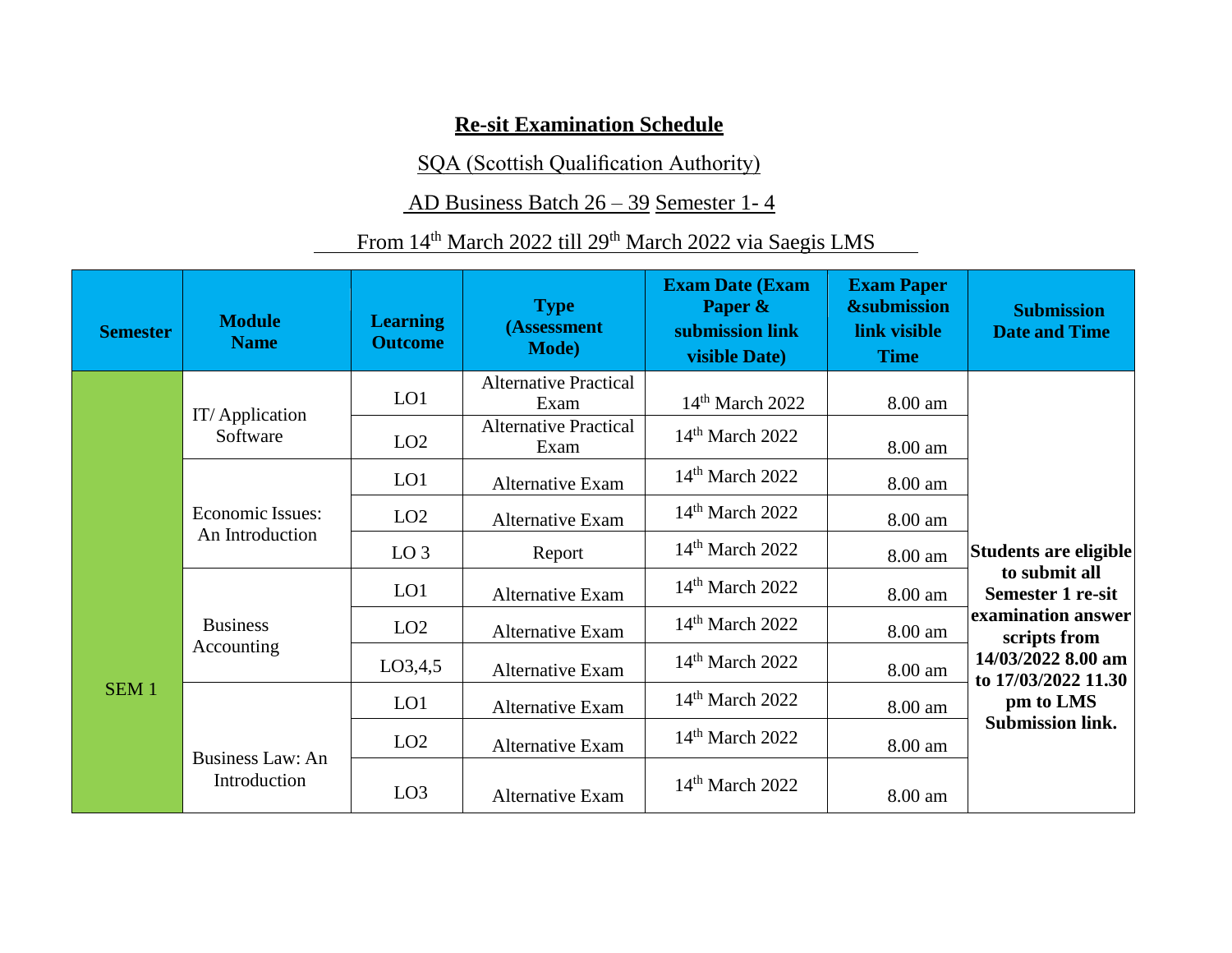|                  | Marketing: An                                      | LO1             | Report                               | 14 <sup>th</sup> March 2022                                                                                              | 8.00 am |                                                           |
|------------------|----------------------------------------------------|-----------------|--------------------------------------|--------------------------------------------------------------------------------------------------------------------------|---------|-----------------------------------------------------------|
|                  | Introduction                                       | LO <sub>2</sub> | Report                               | 14 <sup>th</sup> March 2022                                                                                              | 8.00 am |                                                           |
|                  |                                                    | LO1             | Report                               | 14 <sup>th</sup> March 2022                                                                                              | 8.00 am |                                                           |
|                  |                                                    | LO <sub>2</sub> | Report                               | 14 <sup>th</sup> March 2022                                                                                              | 8.00 am |                                                           |
|                  | <b>Managing People</b><br>and Organizations        | LO <sub>3</sub> | Report                               | 14 <sup>th</sup> March 2022                                                                                              | 8.00 am |                                                           |
|                  |                                                    | LO <sub>4</sub> | Report                               | 14 <sup>th</sup> March 2022                                                                                              | 8.00 am |                                                           |
|                  |                                                    | LO1             | Alternative Exam                     | 18 <sup>th</sup> March 2022                                                                                              | 8.00 am |                                                           |
|                  |                                                    | LO <sub>2</sub> | Report                               | 18 <sup>th</sup> March 2022                                                                                              | 8.00 am |                                                           |
|                  | Communication:<br><b>Business</b><br>Communication | LO <sub>3</sub> | <b>Presentation</b>                  | <b>Please send Recorded</b><br>presentation via link.<br><b>Guidelines</b> are<br>mentioned in the $re - sit$<br>notice. |         |                                                           |
|                  |                                                    | LO1             | <b>Alternative Practical</b><br>Exam | 18 <sup>th</sup> March 2022                                                                                              | 8.00 am | Students are eligible                                     |
|                  | IT in Business:                                    | LO2             | <b>Alternative Practical</b><br>Exam | 18 <sup>th</sup> March 2022                                                                                              | 8.00 am | to submit all<br>Semester 2 re-sit<br>examination answer  |
|                  | Spreadsheets                                       | LO <sub>3</sub> | <b>Alternative Practical</b><br>Exam | 18 <sup>th</sup> March 2022                                                                                              | 8.00 am | scripts from<br>18/03/2022 8.00 am<br>to 21/03/2022 11.30 |
| SEM <sub>2</sub> |                                                    | LO1             | <b>Alternative Exam</b>              | 18 <sup>th</sup> March 2022                                                                                              | 8.00 am | pm to LMS<br><b>Submission link.</b>                      |
|                  | <b>Business</b><br>Contractual                     | LO <sub>2</sub> | Alternative Exam                     | 18 <sup>th</sup> March 2022                                                                                              | 8.00 am |                                                           |
|                  | Relationships                                      | LO <sub>3</sub> | <b>Alternative Exam</b>              | 18 <sup>th</sup> March 2022                                                                                              | 8.00 am |                                                           |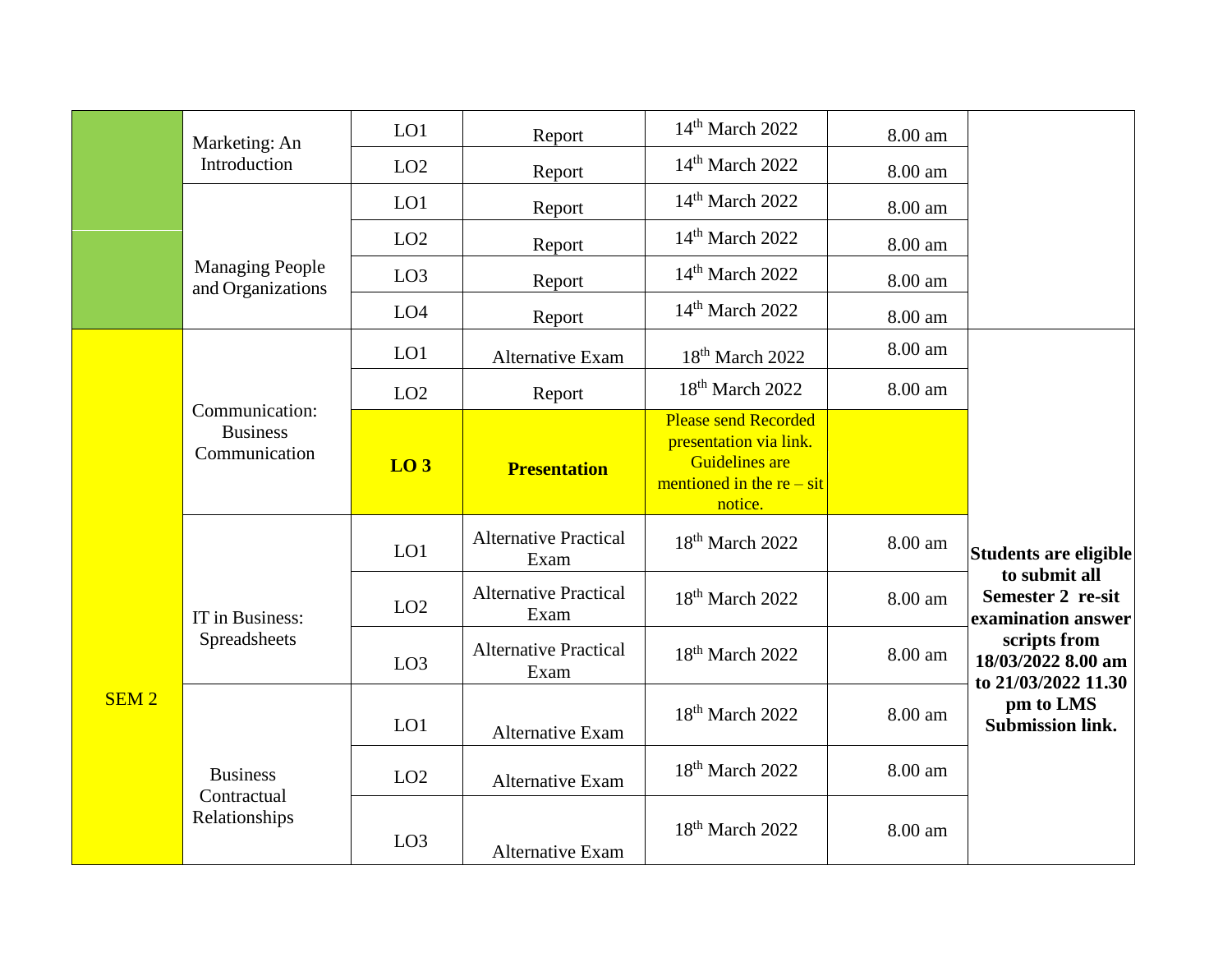|                  | <b>Business: Graded</b><br>Unit 1                                        | All<br>outcomes | <b>Alternative Exam</b>              | 18 <sup>th</sup> March 2022 | 8.00 am |                                                                                            |
|------------------|--------------------------------------------------------------------------|-----------------|--------------------------------------|-----------------------------|---------|--------------------------------------------------------------------------------------------|
|                  | Economics 1:                                                             | LO1             | Report                               | $18th$ March 2022           | 8.00 am |                                                                                            |
|                  | Micro and Macro<br>Theory and                                            | LO2             | <b>Alternative Exam</b>              | 18 <sup>th</sup> March 2022 | 8.00 am |                                                                                            |
|                  | Application                                                              | LO3             | <b>Alternative Exam</b>              | $18th$ March 2022           | 8.00 am |                                                                                            |
|                  | Human Resource<br>Management: Core<br>Activities                         | All<br>outcomes | <b>Alternative Exam</b>              | 18 <sup>th</sup> March 2022 | 8.00 am |                                                                                            |
|                  |                                                                          | LO1             | Alternative Exam                     | 22nd March 2022             | 8.00 am |                                                                                            |
|                  | <b>Statistics for</b><br><b>Business</b>                                 | LO2             | <b>Alternative Practical</b><br>Exam | 22nd March 2022             | 8.00 am |                                                                                            |
|                  |                                                                          | LO <sub>3</sub> | <b>Alternative Practical</b><br>Exam | 22nd March 2022             | 8.00 am | <b>Students are</b><br>eligible to<br>submit all                                           |
| SEM <sub>3</sub> | Project<br>Management:<br>Managing the<br>Implementation of<br>a Project | LO 1,2,3,4,5    | Alternative Exam                     | 22nd March 2022             | 8.00 am | <b>Semester 3 re-sit</b><br>examination<br>answer scripts<br>from 22/03/2022<br>8.00 am to |
|                  | <b>Preparing Financial</b><br>Forecasts                                  | LO 1&2          | <b>Alternative Exam</b>              | 22nd March 2022             | 8.00 am | 25/03/2022 11.30<br>pm to LMS                                                              |
|                  |                                                                          | LO 3&4          | Report                               | 22nd March 2022             | 8.00 am | <b>Submission link</b>                                                                     |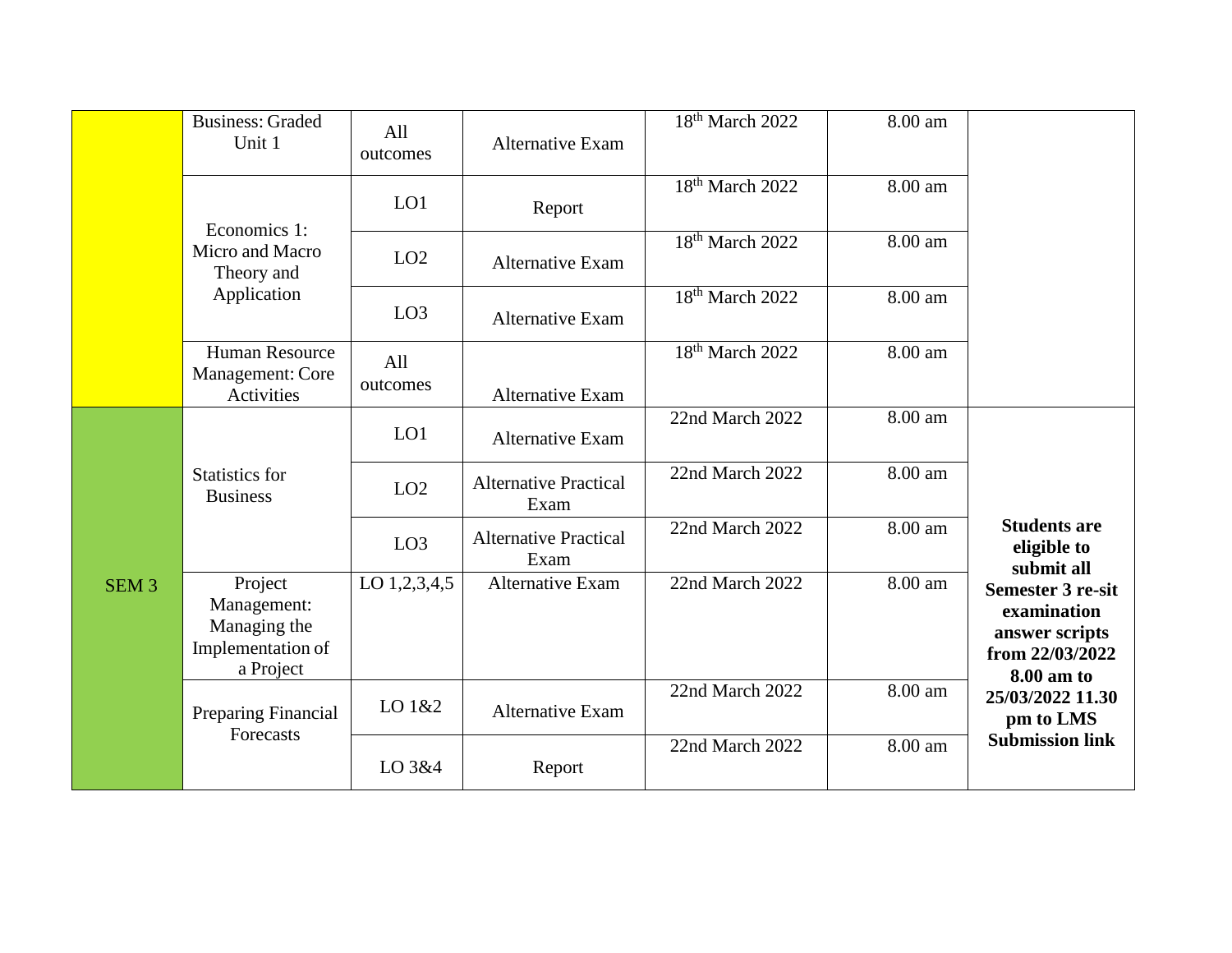|                  |                                           | LO <sub>1</sub> | Report | 22nd March 2022 | 8.00 am |                                                       |
|------------------|-------------------------------------------|-----------------|--------|-----------------|---------|-------------------------------------------------------|
|                  |                                           | LO <sub>2</sub> | Report | 22nd March 2022 | 8.00 am |                                                       |
|                  | Economics 2: The<br>World Economy         | LO <sub>3</sub> | Report | 22nd March 2022 | 8.00 am |                                                       |
|                  | Manage                                    | LO <sub>1</sub> | Report | 22nd March 2022 | 8.00 am |                                                       |
|                  | Operational<br>Resources                  | LO <sub>2</sub> | Report | 22nd March 2022 | 8.00 am |                                                       |
|                  | <b>Behavioural Skills</b><br>for Business | LO 1,2&3        | Report | 22nd March 2022 | 8.00 am |                                                       |
|                  |                                           | LO1             | Report | 26th March 2022 | 8.00 am | <b>Students are</b>                                   |
|                  |                                           | LO2             | Report | 26th March 2022 | 8.00 am | eligible to<br>submit all<br><b>Semester 3 re-sit</b> |
|                  | <b>Business Culture</b><br>and Strategy   | LO3 & 4         | Report | 26th March 2022 | 8.00 am | examination<br>answer scripts                         |
| SEM <sub>4</sub> |                                           | LO <sub>5</sub> | Report | 26th March 2022 | 8.00 am | from 26/03/2022<br>8.00 am to<br>29/03/2022 11.30     |
|                  | Preparing Business<br>Plan                | LO $1,2,3,4$    | Report | 26th March 2022 | 8.00 am | pm to LMS<br><b>Submission link</b>                   |